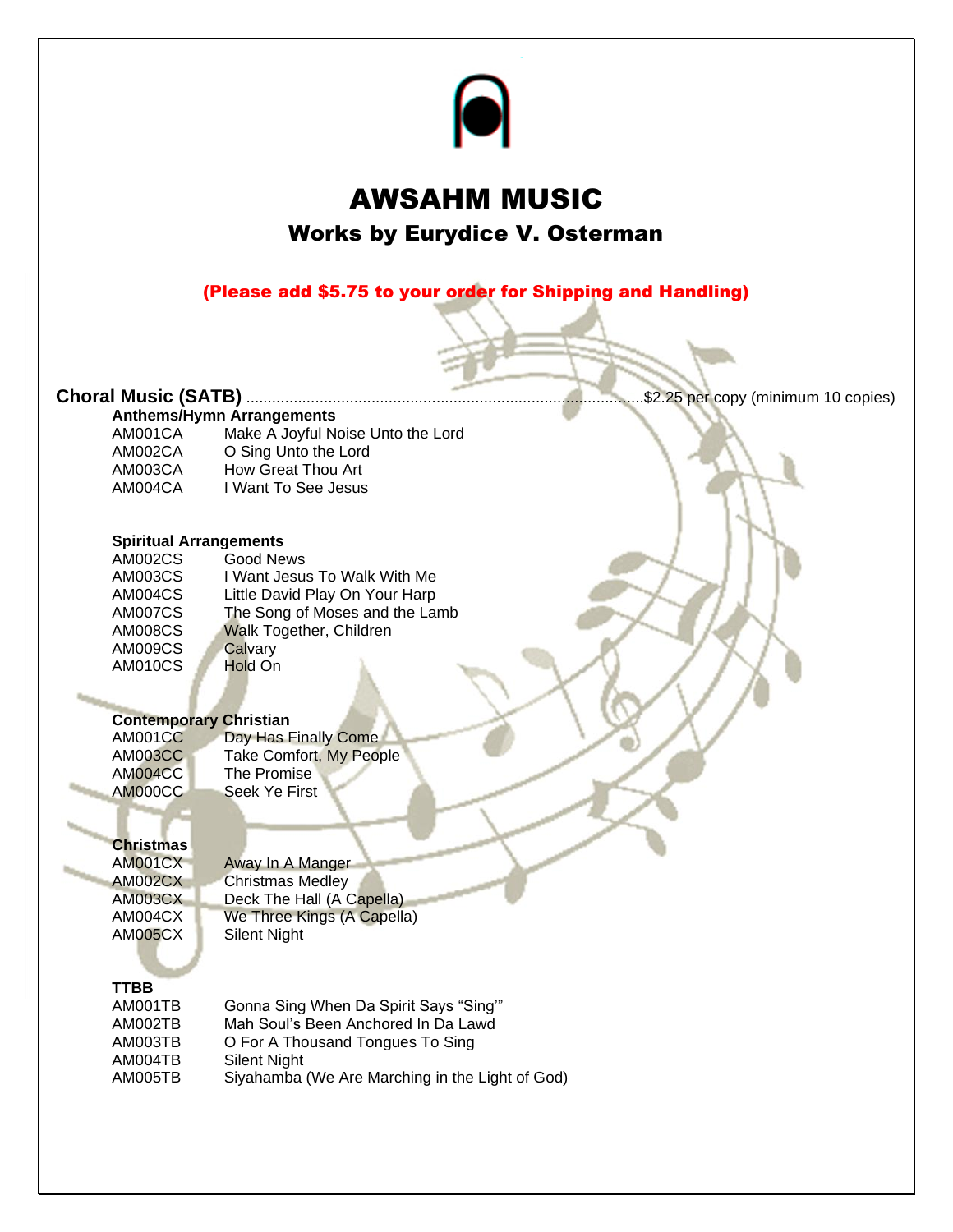| <b>Organ Music</b>                              |                                                                                                                                                                                                                                                  |
|-------------------------------------------------|--------------------------------------------------------------------------------------------------------------------------------------------------------------------------------------------------------------------------------------------------|
| AM001O                                          | \$20.00<br>Aria<br>Gloria<br>Meditation<br>Passacaglia and Fugue<br>March Triumphant                                                                                                                                                             |
| AM002O                                          | \$20.00<br><b>Amazing Grace</b><br>Holy, Holy, Holy<br><b>Peaceful Valley Medley</b><br>Postlude on "Henisee"                                                                                                                                    |
| AM003O                                          | \$20.00<br><b>Yuletide Favorites.</b><br><b>Advent Medley</b><br><b>Silent Night</b><br>O Come, All Ye Faithful<br>There's a Song in the Air<br>Joy to the World<br>Hark! The Herald Angels Sing                                                 |
| AM004O                                          | \$20.00<br>Fanfare<br>Soliloquy<br>Fantasia                                                                                                                                                                                                      |
| <b>Piano Music</b>                              |                                                                                                                                                                                                                                                  |
| <b>AM001P</b><br><b>AM002P</b><br><b>AM003P</b> | A Matter of Time<br>\$5.95<br>\$10.00<br>\$18.50<br>I Stood on de Ribber ob Jerdan<br>Love Medley: Jesus Loves Me/My Jesus I Love Thee<br>Medley: Jacob's Ladder/I Want Jesus to Walk With Me<br>Morning Has Broken<br>My Faith Looks Up to Thee |
|                                                 | O Love that Will Not Let Me Go                                                                                                                                                                                                                   |
| <b>Piano/Organ</b>                              |                                                                                                                                                                                                                                                  |
| <b>AM001PO</b>                                  | When Morning Gilds the Sky<br>.\$5.95                                                                                                                                                                                                            |
| <b>Vocal Music</b>                              |                                                                                                                                                                                                                                                  |

| AMOO1V |  |
|--------|--|
| AM002V |  |
| AM003V |  |

## **Chamber Music**

| AM001CM |  |
|---------|--|
| AM002CM |  |
| AM003CM |  |
| AM004CM |  |
| AM005CM |  |
| AM006CM |  |
| AM007CM |  |